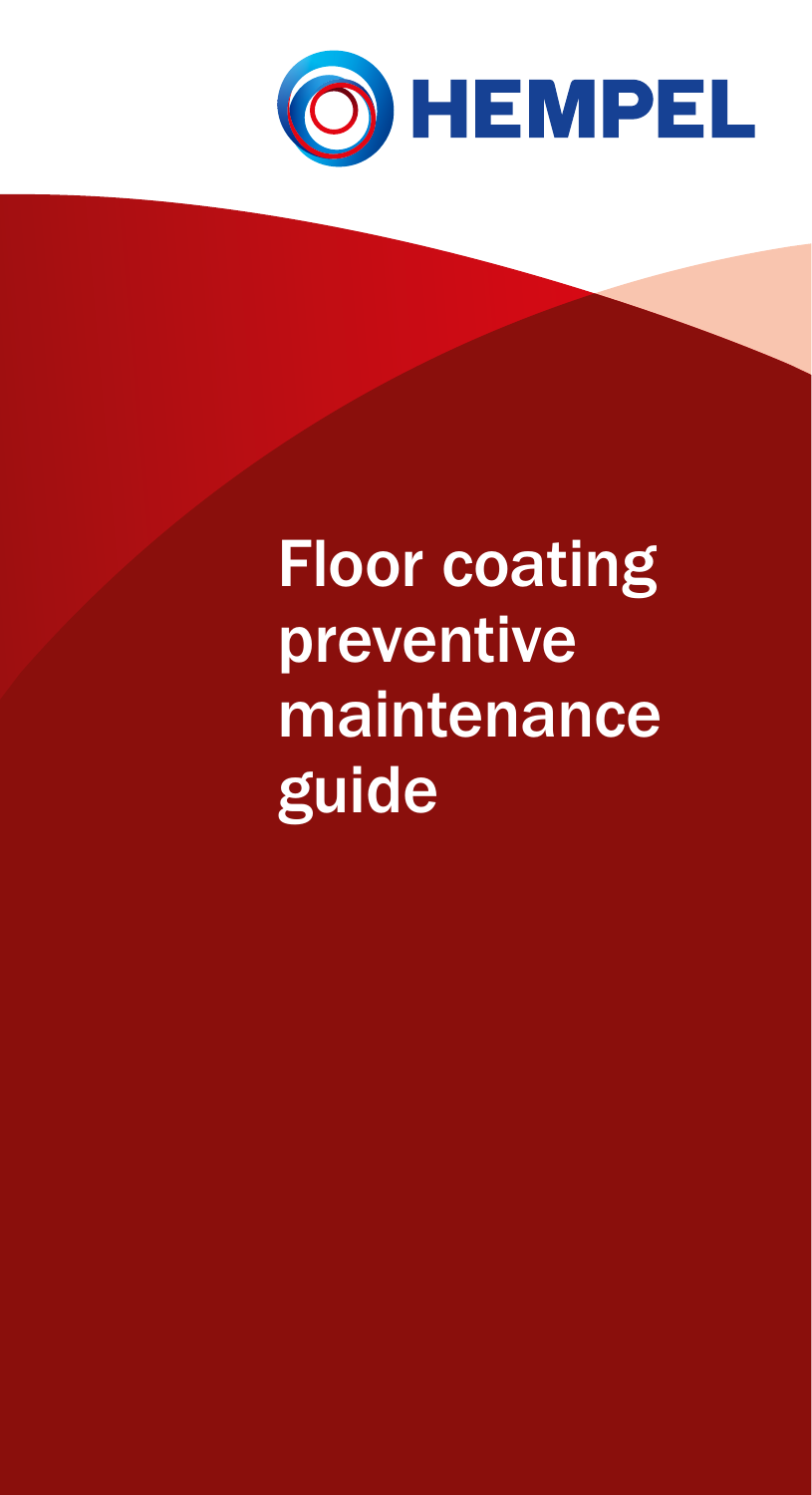## Protection for floors

Floor coating systems are designed to be long lasting and provide years of trouble-free service. Good general maintenance practices along with preventive maintenance will ensure the floor coating system will continue to provide service for which it is intended. Hempel strongly encourages the original floor coating system applicator be retained for inspections, repairs and cleaning in order to simplify warranty issues involved in alterations or repairs.

Flooring coating systems benefit from a regular, thorough maintenance program. Proper maintenance will increase the life and performance of your floor as well as maintain the desired aesthetic appearance. Dirt and dust particles are abrasive and may scratch the surface causing it to become dull in appearance. Liquids and chemicals such as oil and grease can also stain the surface and cause damage to your flooring system. The cleaner the floor is kept, the longer the floor will last.

Note: A slip resistant finish is available with most flooring systems. However, as the degree of texture and friction increases, the ease of cleaning decreases.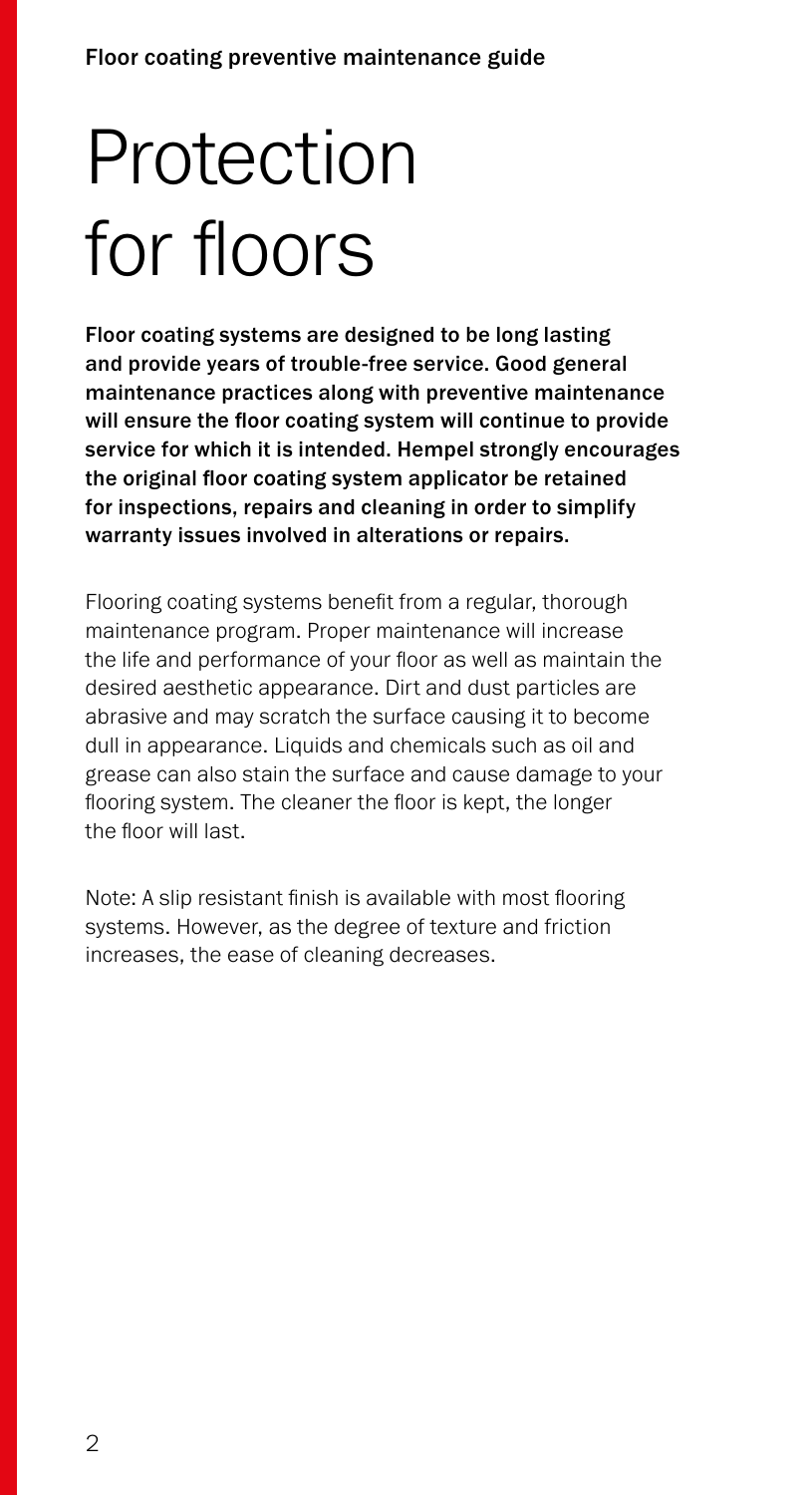# Caring for your floor

General dos and don't in caring for your floor.

### Do

- Do clean up spills as soon as possible.
- Do place walk-off mats at entrance ways to eliminate tracking of dirt, stones and moisture.
- Do repair gouges or scratches as soon as possible.

### Don't

- Don't slide or drag heavy equipment, drums, wooden pallets across the floor without protection.
- Don't drop heavy or pointed objects on the floor.
- Don't use stiff bristle brushes or abrasive pads when cleaning.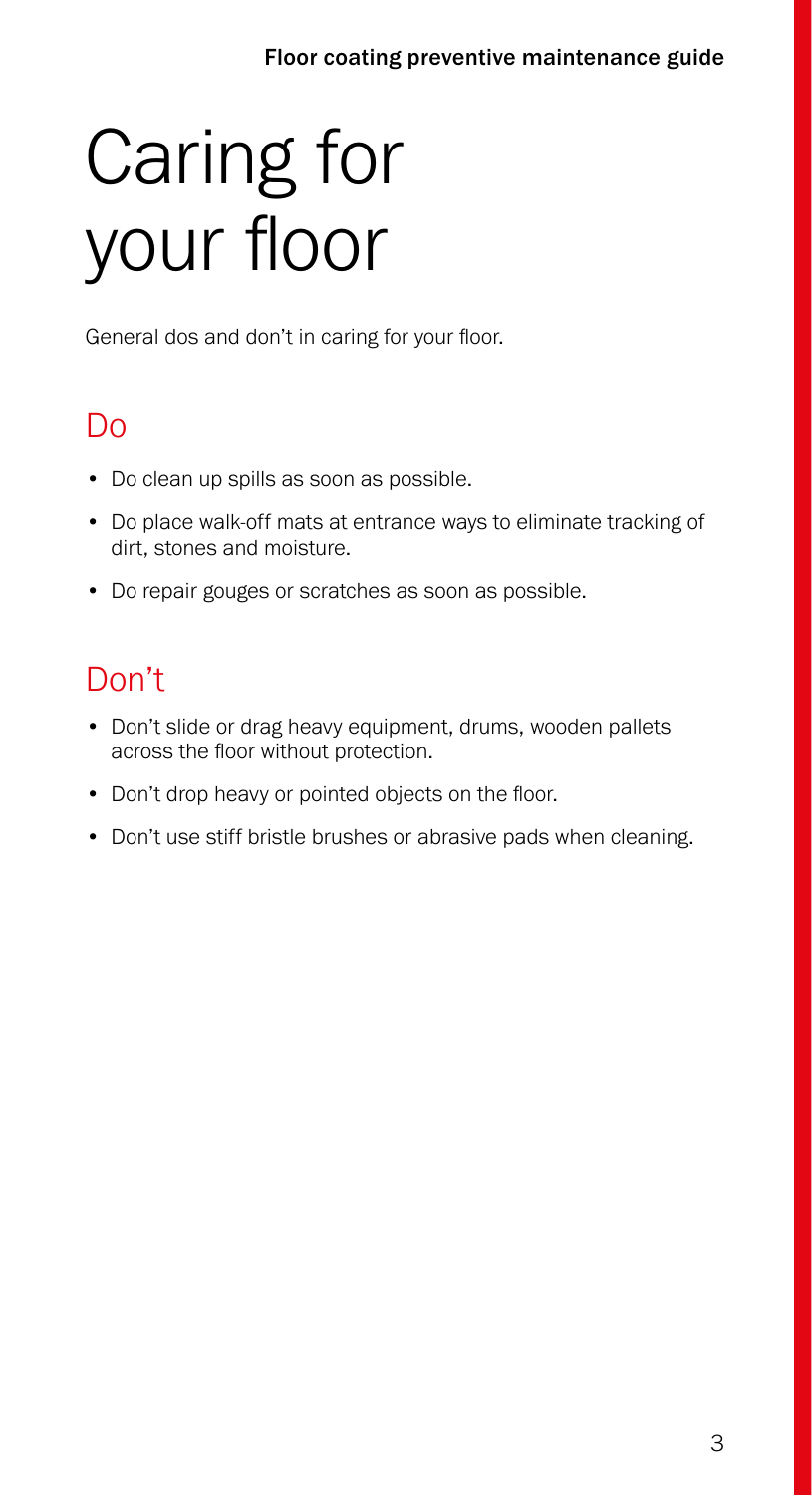### General maintenance

Sweep the floor each day either with a good quality broom or mechanical sweeper.

As required, wash the floor with warm water and detergent, following detergent manufacturer's directions. Use neutral cleaning solutions; do not use strong acids, alkalis, or bleach. Note: Numerous cleaners and detergents are available. Select a reputable manufacturer and complete a test area. In areas subjected to spillage of food, oils, fats, etc., such as a meat packing plant, schedule frequent, thorough cleaning. A simple hot cleaning solution puts fatty residues into suspension, but after cooling, these fats re-solidify leaving a slippery residue film on the floor. To prevent this use a free rinsing detergent and plenty of water.

#### Prevention

- 1. Wet mop solution onto floor.
- 2. Scrub to loosen adhered dirt. Power scrubbing with a soft pad or soft bristle brush is recommended for large heavily soiled areas.
- 3. Flush off wash water with mop, squeegee or wet vacuum and discard.
- 4. Rinse thoroughly with clean water and hose if area permits and floor is sloped to a floor drain.

#### Removal of forklift wheel marks

- 1. Broom sweep area for debris and heavy build up.
- 2. Apply a mild solvent (mineral spirits or xylene) on wheel marks.
- 3. Spread solvent and allow to soften wheel mark.
- 4. Agitate with scrubbing device by hand or motorised device.
- 5. Remove solution with wet vacuum or rags.
- 6. Detergent scrub and rinse with water.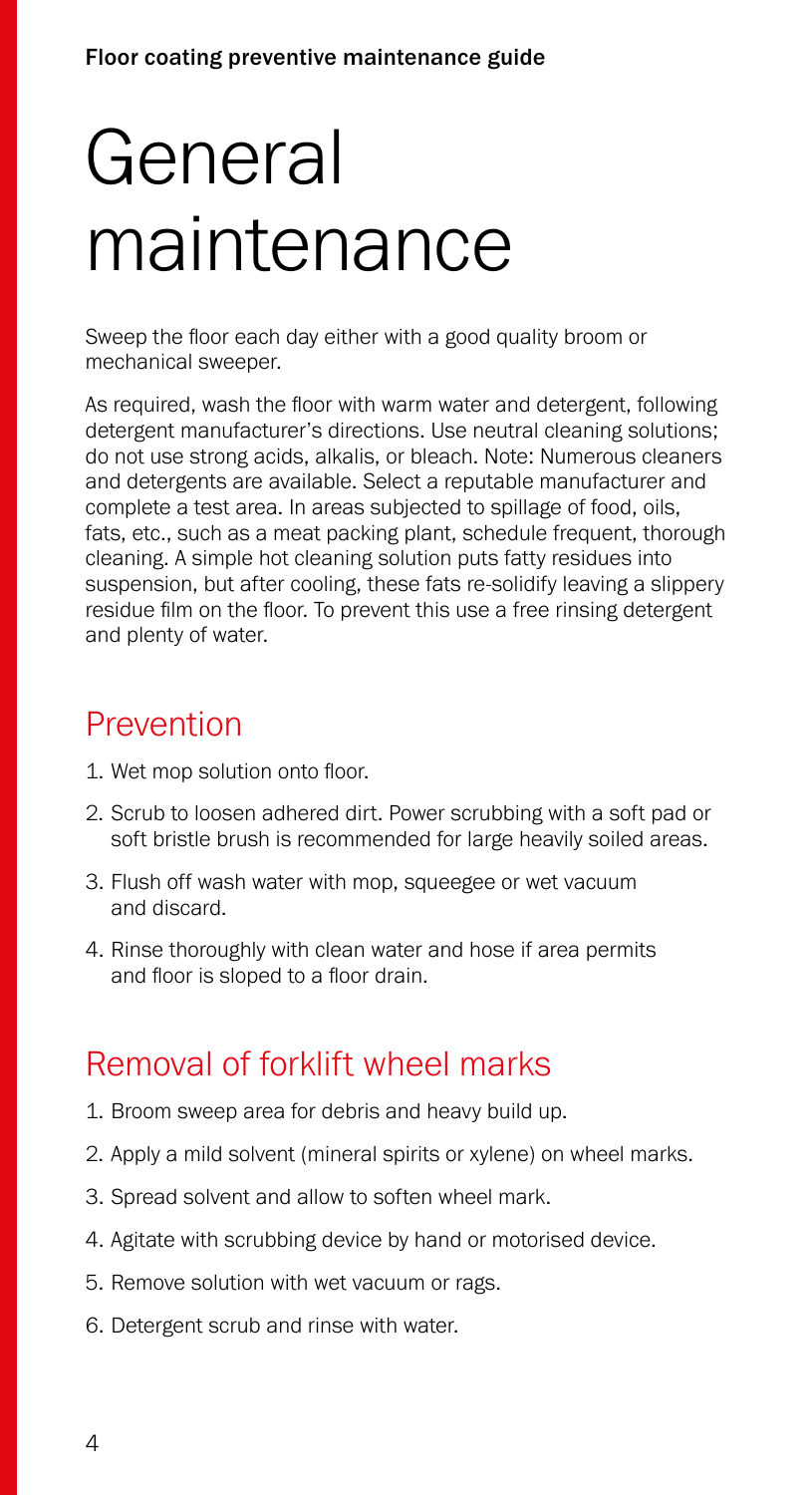### **Preventive** maintenance

Preventive maintenance procedures should include:

- Physical inspections
- Periodic cleaning
- Floor system repairs

### Physical inspections

The building owner should establish semi-annual flooring inspection of the facility. Inspections should be conducted by qualified personnel.

Floor coating systems are subject to a wide range of abusive conditions from chemical attack to physical damage. Some more common causes of damage to floor coating systems are:

- Opening the facility for traffic prior to proper cure of the system
- Failure to remove and clean chemical spills within a reasonable time
- Dragging heavy, pointed metal or concrete objects across the floor coating system
- Failure to repair damaged areas in a timely manner
- Gouges from extreme impact
- Excessive cracking due to movement in concrete slab or at expansion joints
- Excessive moisture drive through concrete slab
- Dragging pallets rather than lifting and moving

Physical inspections should be conducted as defined by use of the area. More heavily used areas should be inspected more frequently than lesser used areas of the floor.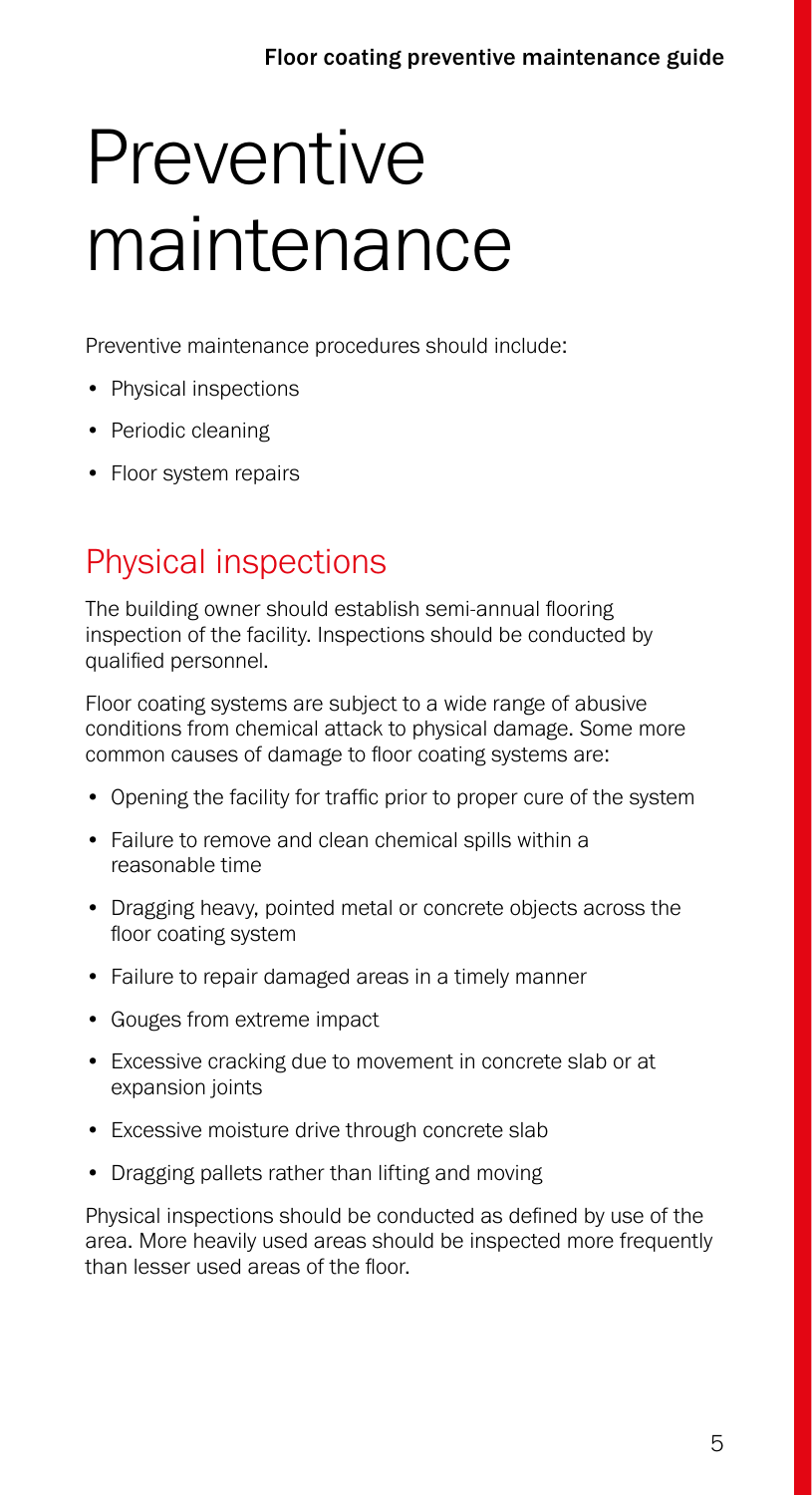## Periodic cleaning

Improper cleaning procedures can damage the floor coating system. Please refer to the general maintenance section, on page 4, for recommendations.

### Floor system repairs

In order to protect the integrity and aesthetics of your floor coating system, contact your applicator to make any necessary repairs as soon as damage occurs. Damage will only get worse if it is left unattended. Depending upon the use of the floor coating system (traffic, mechanical abuse, chemical exposure, etc.), a new finish coat may be required after repairs have been made.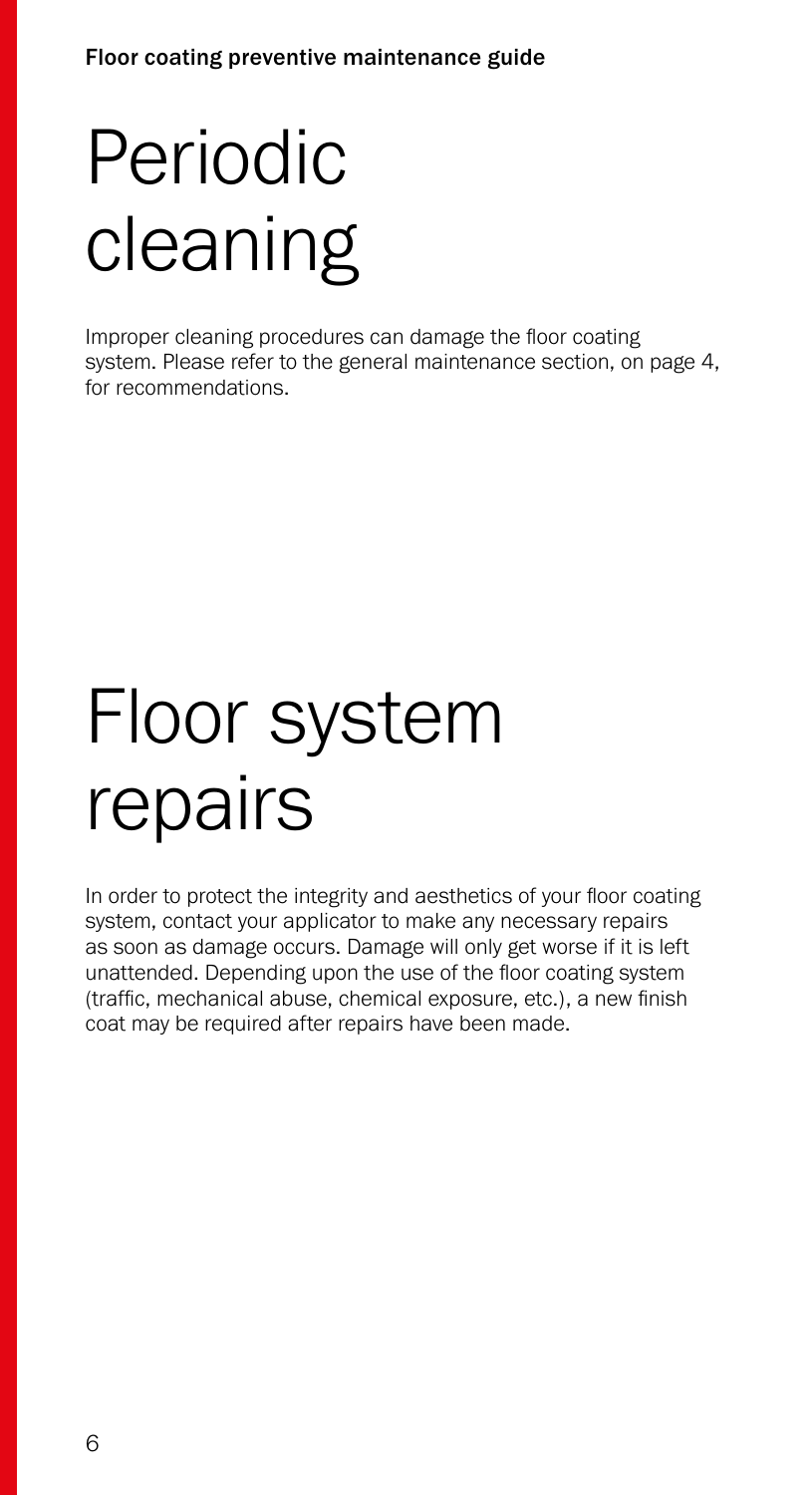| Notes |  |
|-------|--|
|       |  |
|       |  |
|       |  |
|       |  |
|       |  |
|       |  |
|       |  |
|       |  |
|       |  |
|       |  |
|       |  |
|       |  |
|       |  |
|       |  |
|       |  |
|       |  |
|       |  |
|       |  |
|       |  |